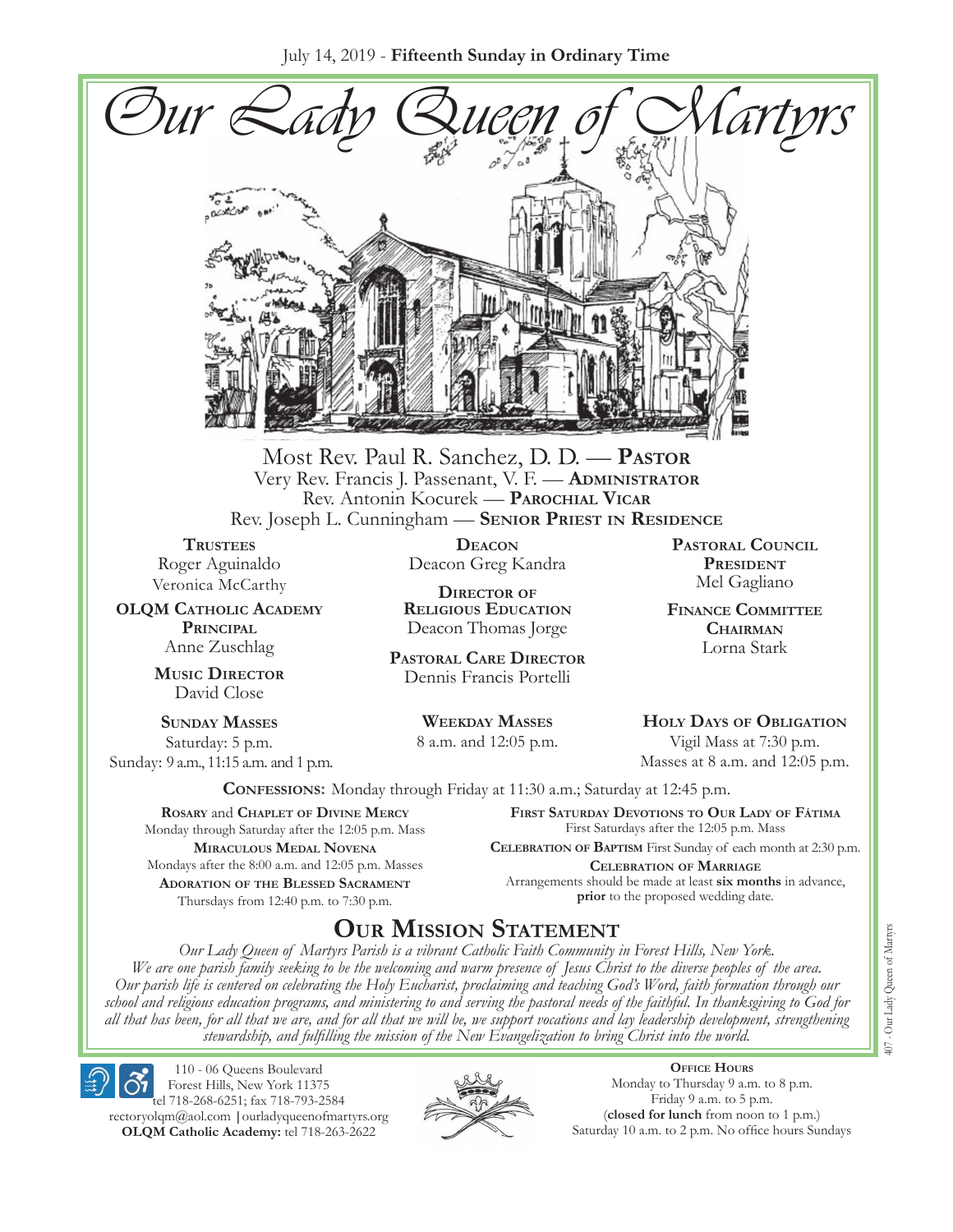# **Masses for the Week**

*Saturday, July 13* **Saint Henry 8 a.m.** Souls in Purgatory **12:05 p.m***.* Maria Conlago **5 p.m.** Victor Maldonado

*Sunday, July 14*

**9 a.m. Family Mass celebrated for the parishioners of Our Lady Queen of Martyrs** *Children's Liturgy of the Word* 

*Monday, July 15*

**Saint Bonaventure 8 a.m.** Walter Lipowski **12:05 p.m.** Fred Fairweather

*Tuesday, July 16*

**Our Lady of Mount Carmel 8 a.m.** Raymond Hippoli **12:05 p.m***.* Albino and Florence Condino

> *Wednesday, July 17* **8 a.m.** Mary-Jo Clancy **12:05 p.m.** Sister Benigna

> *Thursday, July 18* **Saint Camillus de Lellis 8 a.m.** Kim Kyunghwan **12:05 p.m.** Paul Forro

> *Friday, July 19* **8 a.m.** Janine M. Grasso **12:05 p.m***.* Cecilia Roberts

> > *Saturday, July 20*

**Saint Apollinaris 8 a.m.** Clara and Hermenigildo Guballa **12:05 p.m***.* Maria Feretic **5 p.m.** Stella Natsue Yamada-Wu

# **Remember Our Sick**

Blanche Aeppli, Svetiana Abramova, Augusto F. Alvarez, Daniel Alvarez, Aldo Arcomano, Alexander Berardino, Mark Bradley, Taylor A. Calder, Luis Fernando Cardenas, Shana Clemente, Augustine Cisneros, Maria Comacho, Mary Ann Cornell, Irene Cucurella, Tracy Cuva, Joan Donnelly, Norman Doucette, Baby Luka Dudashvili, Lidia Flores, Daniel Garcia Sr., Anne Gorin, Stephanie Feldman, Alice Fromer, Gaye Fruscione, Pat Gmerek, Alex Guttierez, Ann Harding, Sean Harrison, Robert Heyer, René Hojilla, Henry Johnson, Lynne Keeley, Jacqueline Lisandrelli, Anncarol Macho, Carmen Leon Marin, Liz Maryon, Artur Mavashev, Louie Mavashev, Marina Mavashev, Veronica Nissan, Maria Ojeda, Richard O'Keeffe, Connie Panaralla, Clara Patoff, Grace Plank, Maureen Piatt, Nancy Piotrowski, Veronica Pulanski, Nora Radocea, Scott Salbo, Dr. Anthony Sarro, Scaturro family, Steven Strumpf, John Taddeo, Chris Townley, Maria Viesta, Gail Whelan, Brittany Zaita—**and all parishioners currently in nursing homes, hospitals or confined to their homes**

# **Main Events of the Week**

*Thursday, July 18* **10:30 a.m.,** *nursing home:*  **Forest View Nursing Home Mass**

**After 12:05 p.m. Mass,** *church:*  **Exposition and Adoration of the Blessed Sacrament**

**7:30 p.m.** *church:* **Benediction**

**7 p.m.,** *rectory:* **Single Adults Group meeting**

*Friday, June 19* **7:30 p.m.,** *rectory (enter through glass door off 72nd Road):* **Charismatic Prayer Group meeting**

*Rectory = main meeting room in lower level*

*Summertime Fun!*  **Sunday, July 21 @ 2:30 p.m. Parish Potluck Luncheon Hosted by OLQM Pastoral Care**



# **Remember Our Deceased**

Luciano Abes Jennifer Alex-Hamah Veronica Lizzul Florence Read

Eda Santorelli Hernando Segura Irene Vaccaro

#### **We pray for the men and women of our Armed Forces serving in the U.S. and abroad**

Eric Böhm, Sergio Borrero, Thaddeus Buenaventura, Ricardo Cantillo, Bobby DiTroia, Armando Fellin, Andrew Gonzalez, A. Jay James, William (Will) Klos, Michael Le Floch, Louis Mannino, Jean-Marc Moïse, Brian Quinn, Justin Pabse, Adam Rearick, Rodney Ross, McNeely Royal, Victoria Tissler-Bacca, Charles Torres, Jose J. Vaz, Mollie Rae Whitley, William Youssef, Phillip Whitley, Jeff Zabala. **Please pray for all who risk their lives for our safety, including police, fire, corrections and military personnel.**

407 - Our Lady Queen of Martyrs Our Lady  $\overline{407}$  .

WELCOME! Sound-enhancing assistive listening device is available if you have trouble hearing during Mass. Please visit the sacristy for information. If a disability makes it difficult for you to fully participate at Mass or other activities of our parish, email our **Parish Advocate for Persons with Disabilities**, Karen Mongiello, at [disabilities.olqm@gmail.com,](mailto:disabilities.olqm@gmail.com) to make your special needs known.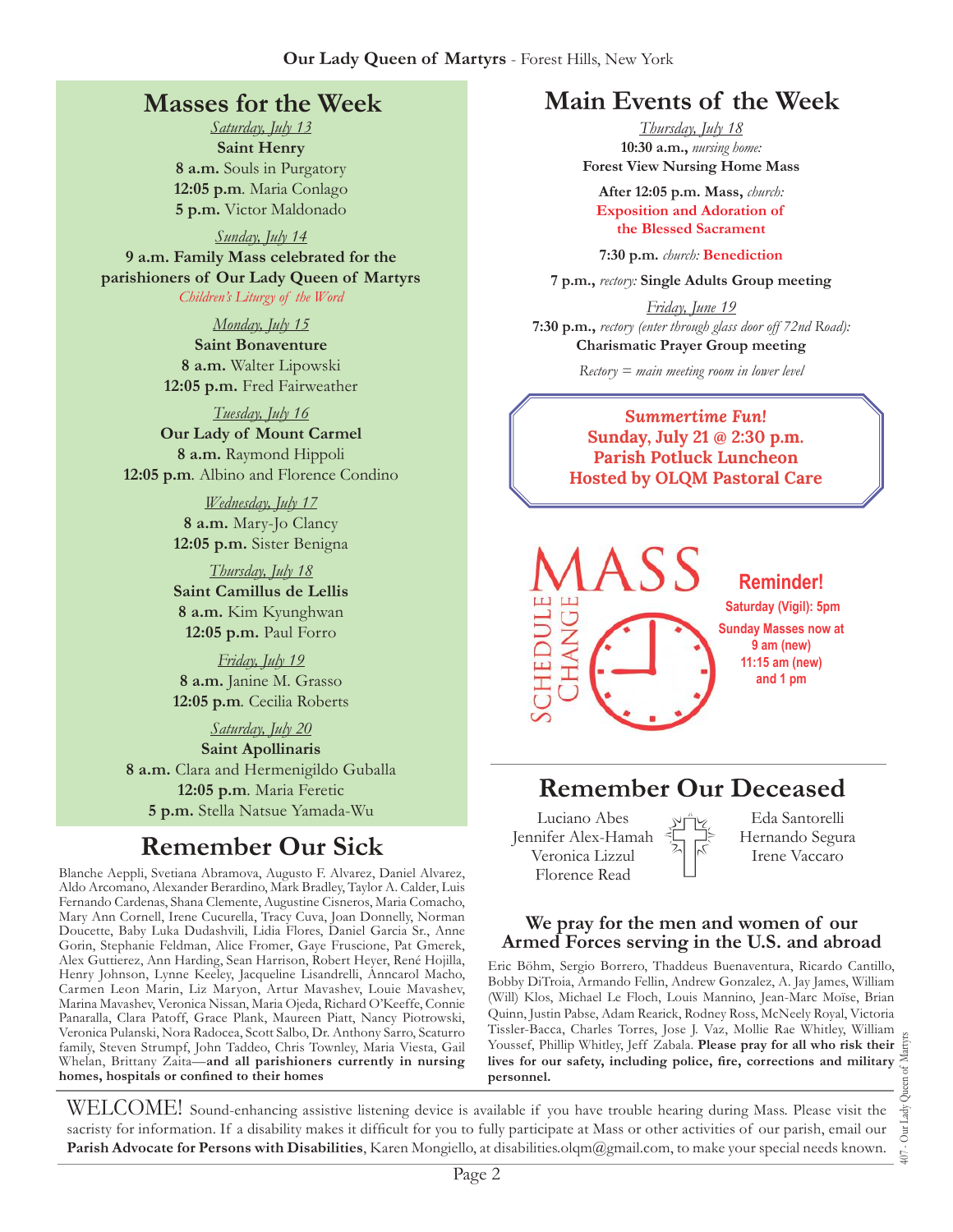# **Sunday Mass Assignments Order of Mass**

SATURDAY, JULY 13

*5 p.m. Celebrant:* Father Passenant *Lectors:* Helen Errera, John Doyle *Leader of Song:* Jennifer Gliere *EMHCs:* Joseph Pollini, Yorke Mizelle, Heather Munholland

## **Sunday, July 14**

*9 a.m.* 

*Celebrant:* Bishop Sanchez *Lectors:* Lenny Rodin, Celeste Zervas *Leader of Song:* Paula Rocheleau Hernández *Children's Liturgy of the Word:* Emer Herity *EMHCs:* Grace Sommero, Roger Aguinaldo, Pat Abes, Gerald Abes

# *11:15 a.m.*

*Celebrant:* Father Passenant *Lectors:* Gregory Stein, Anita Das *Leader of Song:* Paula Rocheleau Hernández *EMHCs:* Jacqueline Lakah, Jonathan Rodriguez, Maria Ribar

## *1 p.m.*

*Celebrant:* Bishop Sanchez *Lectors:* Al Smith, Noila Johnson *Leader of Song:* Jennifer Gliere *EMHCs:* Ed Buhay, Bettyanne McDonough *Members of the Altar Server Society at all Sunday Masses*

**Thank you to all those who serve as ushers**

# **Summer Repairs 2019**

The second collection on Sunday, June 30, was for summer repairs. These funds will be applied to the work that is scheduled to begin the third week of July—when we undertake major cement repair to the obvious areas on the church grounds between the convent and the rectory. The 72nd Road cement replacement project, which is also on our radar and a promise made in our Generations of Faith (GOF) case statement, should be completed by end of summer as well. We thank everyone for your continued support.

*Affordable Senior Housing Information on page 6*

**Fifteenth Sunday of Ordinary Time** *Cycle C*

> **Entrance** *Missal #303—*"Gather Us In"

**Mass Parts:** Mass of Angels and Saints *(Janco)*

**First Reading** *Missal pg. 189—*Deuteronomy 30:10-14

**Responsorial Psalm**—Missal pg. 189

**Second Reading** *Missal pg. 190—*Colossians 1:15-20

**Gospel** *Missal pg. 190-191—*Luke 10:25-37

**Homily**

**Offertory** *Missal #475—*"Christians, Let Us Love One Another"

**Communion**

Organ Meditation *Missal #620—*"The Cry of the Poor"

**Closing Hymn** *Missal #630*—"Lead Me, Lord"

# **Second Collections**

›› Today's second collection is for our Parish Youth programs. ›› Sunday, July 21, the second collection will be for air conditioning. ›› Please use the blue envelope at any time to contribute to the Parish Endowment Fund or, at our Parish Giving portal, select Blue Envelope from the pull-down menu. Read more at ourladyqueenofmartyrs.org/blue-envelope.

# **RCIA Invitation**

of Chr

TOJ UO

If you know someone age 18 and older who desires to become a Catholic, it would be our privilege to help them become fully initiated into the Catholic Church. Contact Veronica McCarthy at 718-268-6251, ext. 27, or olqmrcia[@gmail.com](mailto:rectoryolqm@aol.com) for information about RCIA at Our Lady Queen of Martyrs.

# 407 - Our Lady Queen of Martyrs Our Lady Queen of Martyr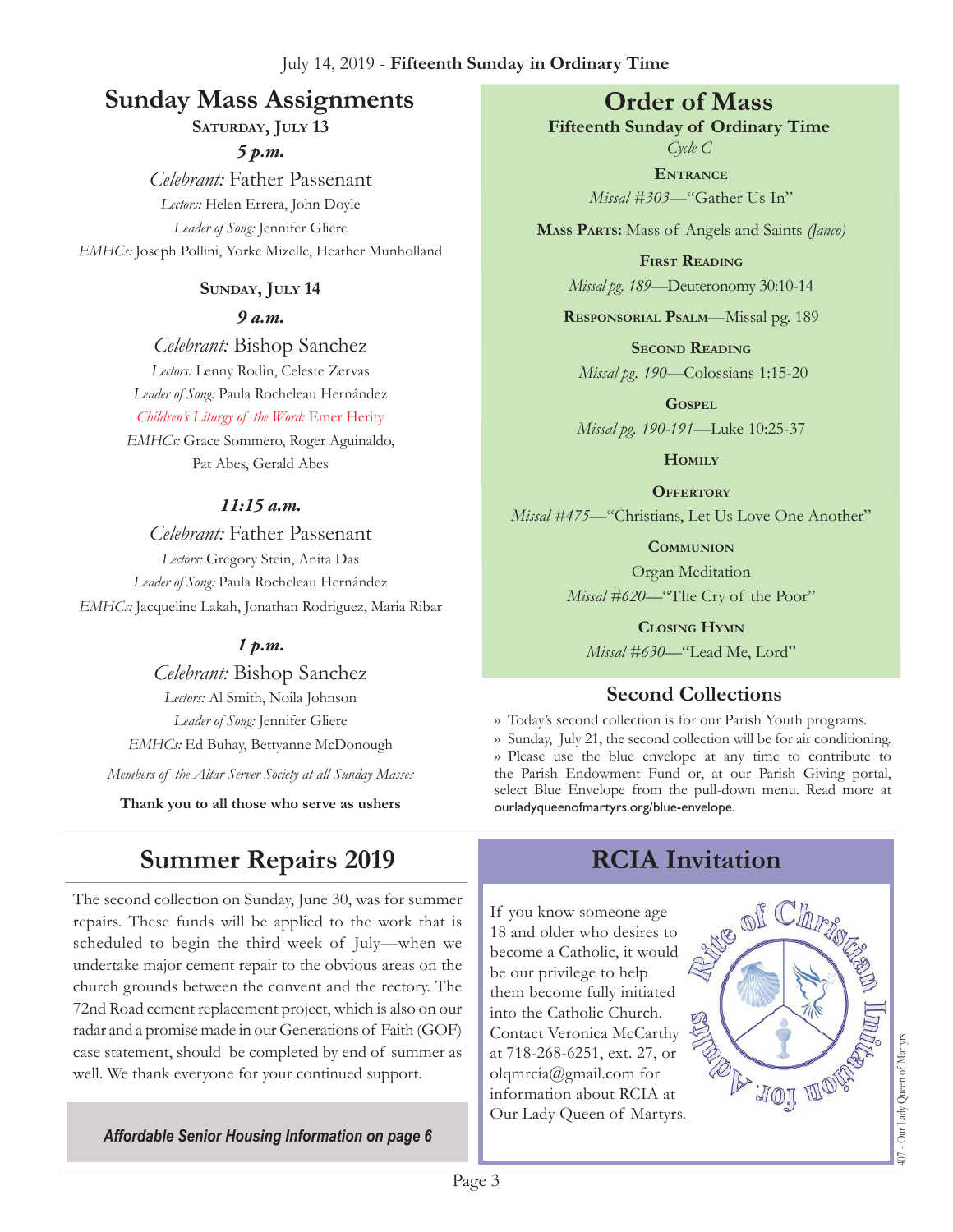# **Annual Catholic** Appeal 2019

Faith & Good Works is the theme of this year's diocesan appeal to support the daily work of the Catholic church in Brooklyn and Queens. It's work that no one parish can accomplish alone. Catholic Charities; Hospital, College, and Prison Chaplains; Diocesan Vocations Office; Catholic Migration Services; Office of Faith Formation; Futures in Education Scholarship Foundation—all these programs rely on your Annual Catholic Appeal support. To contribute:

- 1. Use one of the special Annual Catholic Appeal gift envelopes you'll find near the church doors
- 2. Make a pledge from your phone by texting "ACA" to 917-336-1255
- 3. Donate online at the Catholic Foundation portal:

**[www.catholicfoundationbq.org/annual-](www.catholicfoundationbq.org/annual)catholic-appeal**

**2019 ACA Participation goal**: As of July 8, 2019, a total of 336 individuals/families in our parish have made an ACA pledge. That is 22% fewer pledges than last year when 428 parishioners gave to the Annual Catholic Appeal. Help us match that goal in participation level. If you have not made a gift, consider acting today. We need everyone's involvement.

# **Sign up today**

I

**I** It's time for our **summer potluck luncheon**. The Golden Rule of the church potluck is to share our abundance. Bring enough food to feed several friends and the guest who comes empty-handed.

#### *Entry fee is \$10 or a dish to feed 6 to 8 people.*

Let us know you are joining us and what you'll bring. Return this form to the rectory or email Pastoral Care (see facing page for email contact). Then come for lunch next Sunday July 21 at 2:30 p.m. (after the last Mass). We'll gather in the air-conditioned rectory basement meeting room.

| $\blacksquare$ Name:                                    | <b>ANNUAL PARISH</b><br><b>POTLUCK</b>             |            |
|---------------------------------------------------------|----------------------------------------------------|------------|
| $\blacksquare$ Phone:                                   | <b>LUNCHEON</b>                                    |            |
| Email:                                                  | Bring a dish to feed 6-8 friends!                  |            |
| $\blacksquare$ I'm bringing: # of People $\blacksquare$ | <b>SUNDAY JULY 21</b><br><b>STARTING AT 2:30PM</b> | of Martyrs |
| Appetizer<br><b>Main Dish</b>                           | Hosted by OLQM<br>Pastoral Care <sup>1</sup>       | Queen      |
| Side or Dessert                                         |                                                    | Our.<br>₽  |

Page 4

# **Recent Baptisms at Our Lady Queen of Martyrs**

**Lara Isabel Leung** daughter of Claire and Michael Leung

**Melody Michelle Ramirez**  daughter of Denise and Carlos Ramirez

**Christian Thomas Rodriguez**  son of Francesca Rodriguez and Sammy Ulloa

**Elsa Sophie Yuen** daughter of Elaine Tan and Jack Yuen

**Ethan Rhys Yuen**  son of Elaine Tan and Jack Yuen

*Congratulations to the children, their parents, and godparents!*

He said to Jesus, "And **who is my neighbor**?" Luke 10: 29

# **pot\*luck**

/noun/ **1.** meal to which everyone who is invited brings food to share; **2.** meal for a guest that is prepared from whatever is available; **3.** OLQM tradition every July!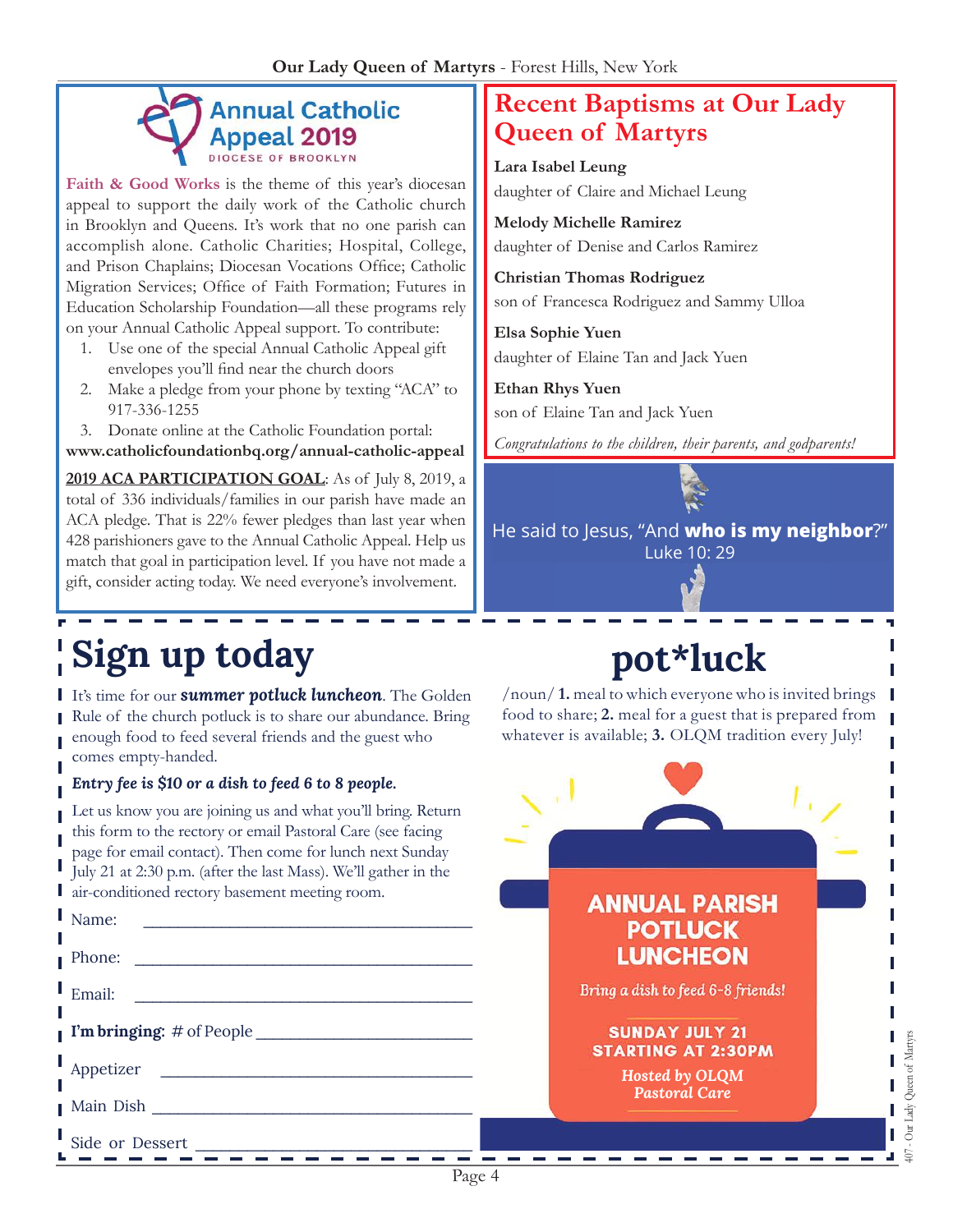# **OLQM Single Adults Group News**

Just for July and August, we will be meeting on a weeknight. The next gathering is **Thursday, July 18 @ 7 p.m.**, in the rectory basement meeting room. We will finalize plans for attending the Queens Symphony Orchestra concert at St. John's University on July 23, our group dinner during NY Summer Restaurant Week in early August, and several day trip ideas. Newcomers are always welcome. For more information, call our hotline: **718-361-3201**.

# **Dip to Donate**

Would you like to make a small one-time donation but don't carry cash? We have an electronic collection box by the candles at the St. Joseph altar. Dip your credit or debit card and make an immediate \$10 donation for lighting a candle or to support the ongoing maintenance costs of our church. Thank you for your kind giving.

## **Special Request**

Please do not leave religious massmailing items in the back of the church or the pamphlet stands. If these items are unwanted by the recipient, they can be respectfully disposed of in your home. Thank you.

#### **COUNTDOWN TO KINDERGARTEN!** · Faith-based, caring environment · Personalized attention • Early reading and math skills · Art, music, technology, and more Children who are 5 years old in 2019 are eligible to join us in the Fall! FOR MORE INFORMATION, CONTACT US AT 718.263.2622 SEATS AVAILABLE FOR 2019-20 Serving children of all faiths **Our Lady Queen of Martyrs** 72-55 Austin Street<br>Forest Hills, NY 11375 **Catholic Academy** olqmca.org

# July 27 to August 4: St. John Vianney Novena

# Masses Planned with a Jubilarian and a Newly Ordained Priest

Every year we ask for the intercession of the patron saint of diocesan priests to bless our local churches with good parish priests. **Father Salvatore Amato**, pastor emeritus of Resurrection-Ascension Parish (Rego Park) and a 50th Jubilarian, will celebrate the 5 p.m. Sunday Mass with us on July 27 to launch our novena. Then, for the novena's conclusion on August 4, the feast day of St. John Vianney, the 11:15 a.m. Sunday Mass will be celebrated by newly ordained **Father JohnPaul Obiaeri**. We also call on all of you to lend spiritual help and encouragement to the seminarians in our diocese and the young people of our parish who may be considering a priestly or religious vocation.

## **Weekly Collections**

|                                                                                                     | June 30        | July 7              |
|-----------------------------------------------------------------------------------------------------|----------------|---------------------|
| Candle Offerings                                                                                    | 1,504.00       | 1,639.00            |
| 1st Collection                                                                                      | 8,166.30       | 8,889.07            |
| 2nd Collection                                                                                      | 2,418.50       | 2,819.00            |
|                                                                                                     | summer repairs | grounds maintenance |
| Online Parish Giving                                                                                | 1,175.00       | 1,170.00            |
| Mail In                                                                                             | 225.00         | 225.00              |
| <b>TOTAL</b>                                                                                        | 13,488.80      | 14,742.07           |
| Weekly Income Needed*                                                                               | 21,250.00      | 21,250.00           |
| Surplus/(Deficit)                                                                                   | (7,761.20)     | (6,507.93)          |
| ♦ A control of the Poster of the countries of the control of the control of Ethnology and the Photo |                |                     |

Amount we estimate we need weekly to meet church expenses. Figures are unaudited.

#### **Special Collection**

June 30: Peter's Pence \$1,686.19 Note: Special collections taken throughout the year do not accrue to our parish and are not included in the weekly collection total.

> Please remember the Roman Catholic Church of Our Lady Queen of Martyrs in your will and estate planning. Contact Bishop Sanchez or Father Passenant at 718-268-6251.

#### **By Email** Rectory Office: **rectoryolqm@aol.com**

Pastor's Office: pastorolqm@aol.com

Administrator's Office: admn.olqm@yahoo.com

Bulletin Subjects: olqmcomm@aol.com

OLQM Catholic Academy info@olqmca.org Pastoral Care Office:

dfport@gmail.com

Religious Education Office: olqmreled@gmail.com

RCIA Office: [olqmrcia@gmail.com](mailto:olqmrcia@gmail.com)

Deacon Greg Kandra: dcngreg@gmail.com

Disabilities Advocate: [disabilities.olqm@gmail.com](mailto:disabilities.olqm@gmail.com)

## **Contact Us**

**By Telephone** Rectory Office: **718-268-6251 Emergency** (last rites) 718-810-9788 (*after office hours)*

OLQM Catholic Academy: 718-263-2622

Religious Education Office: 718-263-0907

RCIA Office: 718-268-6251, ext. 27

OLQM Charity Outreach: 718-268-6251, ext. 43

#### **Online**

Website: www.ourladyqueenofmartyrs.org

Facebook, Twitter and Instagram: @OLQMChurch

OLQM Catholic Academy: <www.olqmca.org>